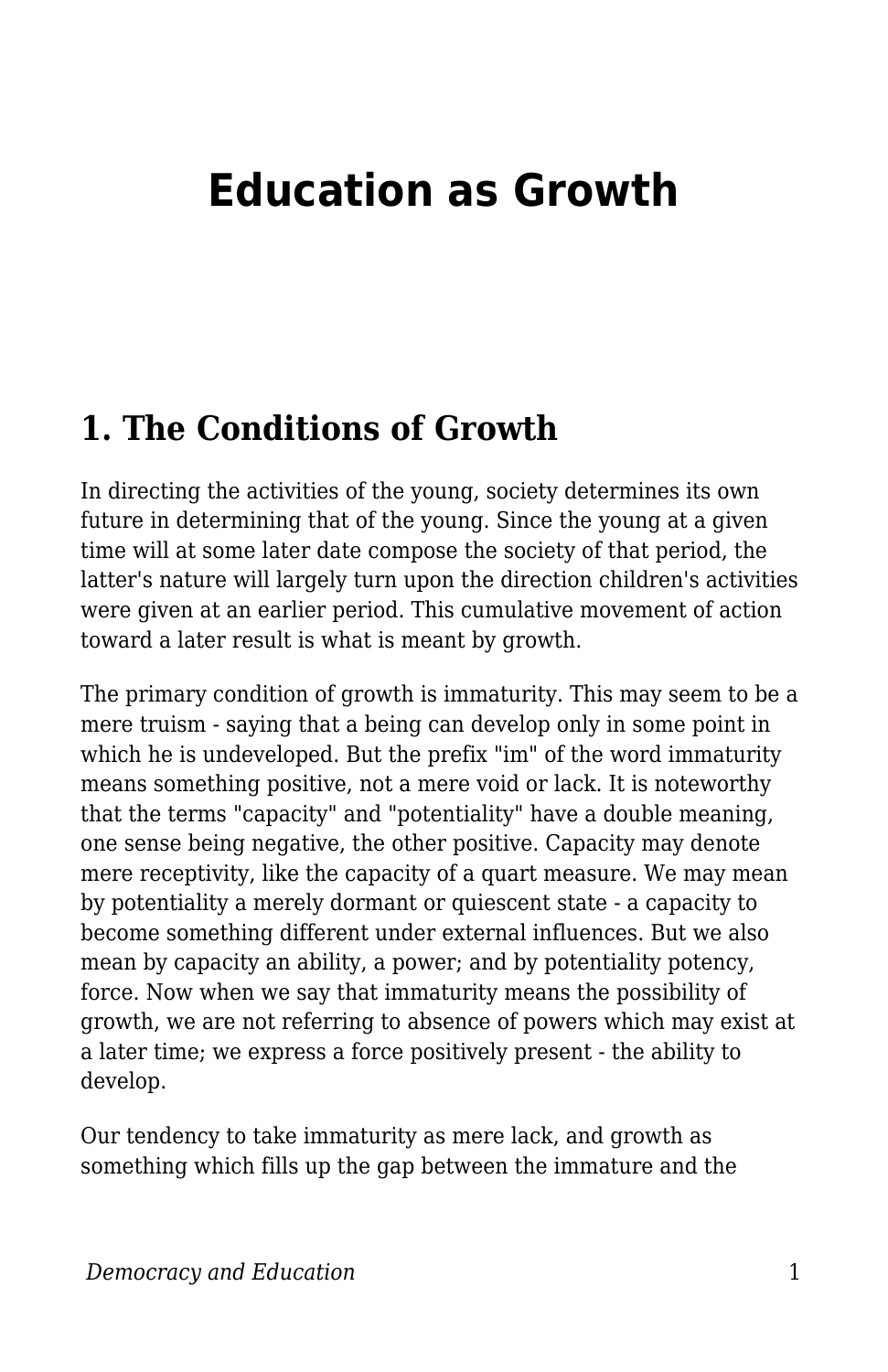mature is due to regarding childhood comparatively, instead of intrinsically. We treat it simply as a privation because we are measuring it by adulthood as a fixed standard. This fixes attention upon what the child has not, and will not have till he becomes a man. This comparative standpoint is legitimate enough for some purposes, but if we make it final, the question arises whether we are not guilty of an overweening presumption. Children, if they could express themselves articulately and sincerely, would tell a different tale; and there is excellent adult authority for the conviction that for certain moral and intellectual purposes adults must become as little children. The seriousness of the assumption of the negative quality of the possibilities of immaturity is apparent when we reflect that it sets up as an ideal and standard a static end. The fulfillment of growing is taken to mean an accomplished growth: that is to say, an Ungrowth, something which is no longer growing. The futility of the assumption is seen in the fact that every adult resents the imputation of having no further possibilities of growth; and so far as he finds that they are closed to him mourns the fact as evidence of loss, instead of falling back on the achieved as adequate manifestation of power. Why an unequal measure for child and man?

Taken absolutely, instead of comparatively, immaturity designates a positive force or ability, - the pouter to grow. We do not have to draw out or educe positive activities from a child, as some educational doctrines would have it. Where there is life, there are already eager and impassioned activities. Growth is not something done to them; it is something they do. The positive and constructive aspect of possibility gives the key to understanding the two chief traits of immaturity, dependence and plasticity.

(1) It sounds absurd to hear dependence spoken of as something positive, still more absurd as a power. Yet if helplessness were all there were in dependence, no development could ever take place. A merely impotent being has to be carried, forever, by others. The fact that dependence is accompanied by growth in ability, not by an ever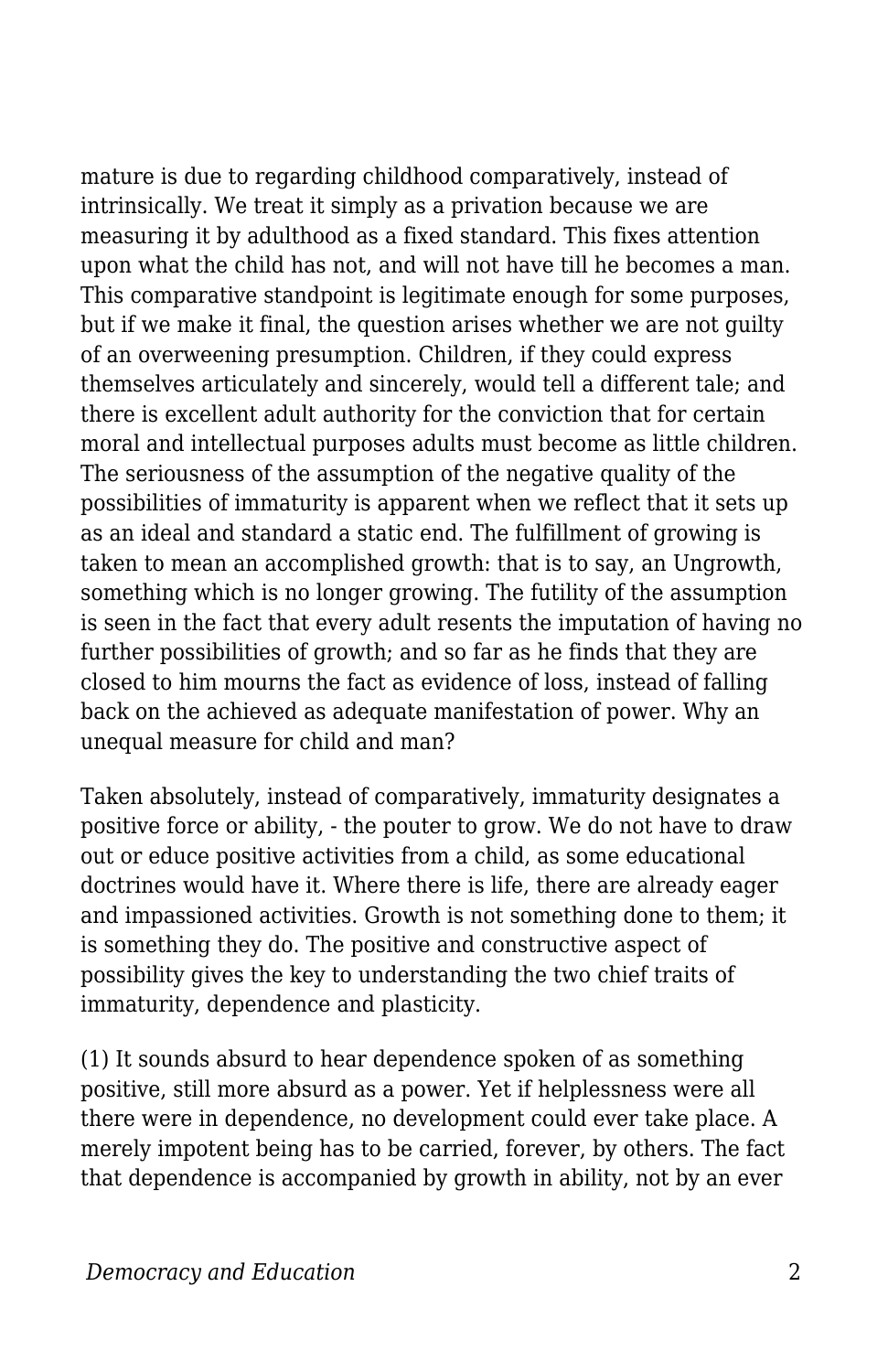increasing lapse into parasitism, suggests that it is already something constructive. Being merely sheltered by others would not promote growth. For

(2) it would only build a wall around impotence. With reference to the physical world, the child is helpless. He lacks at birth and for a long time thereafter power to make his way physically, to make his own living. If he had to do that by himself, he would hardly survive an hour. On this side his helplessness is almost complete. The young of the brutes are immeasurably his superiors. He is physically weak and not able to turn the strength which he possesses to coping with the physical environment.

1. The thoroughgoing character of this helplessness suggests, however, some compensating power. The relative ability of the young of brute animals to adapt themselves fairly well to physical conditions from an early period suggests the fact that their life is not intimately bound up with the life of those about them. They are compelled, so to speak, to have physical gifts because they are lacking in social gifts. Human infants, on the other hand, can get along with physical incapacity just because of their social capacity. We sometimes talk and think as if they simply happened to be physically in a social environment; as if social forces exclusively existed in the adults who take care of them, they being passive recipients. If it were said that children are themselves marvelously endowed with power to enlist the cooperative attention of others, this would be thought to be a backhanded way of saying that others are marvelously attentive to the needs of children. But observation shows that children are gifted with an equipment of the first order for social intercourse. Few grown-up persons retain all of the flexible and sensitive ability of children to vibrate sympathetically with the attitudes and doings of those about them. Inattention to physical things (going with incapacity to control them) is accompanied by a corresponding intensification of interest and attention as to the doings of people. The native mechanism of the child and his impulses all tend to facile social responsiveness. The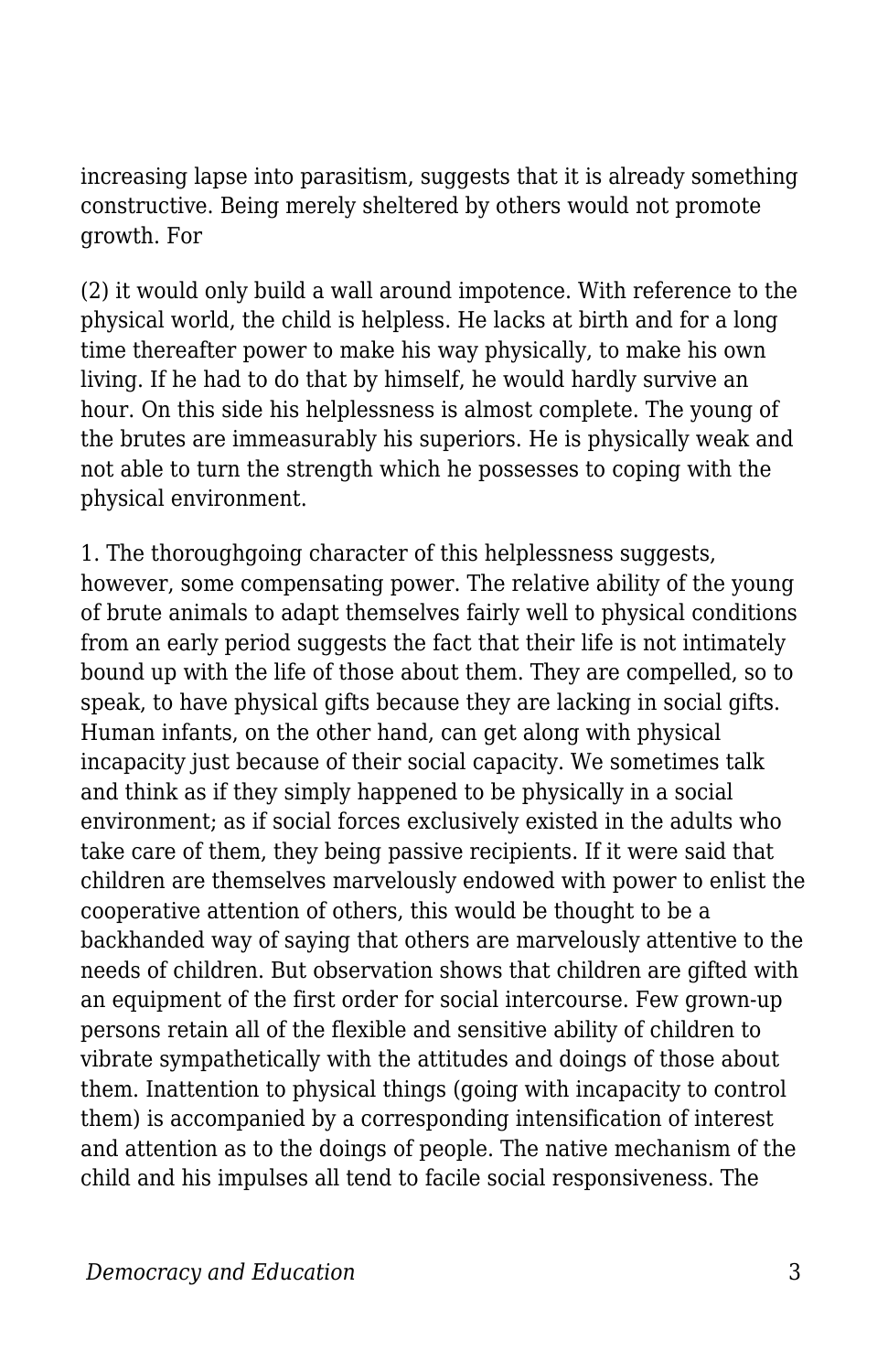statement that children, before adolescence, are egotistically selfcentered, even if it were true, would not contradict the truth of this statement. It would simply indicate that their social responsiveness is employed on their own behalf, not that it does not exist. But the statement is not true as matter of fact. The facts which are cited in support of the alleged pure egoism of children really show the intensity and directness with which they go to their mark. If the ends which form the mark seem narrow and selfish to adults, it is only because adults (by means of a similar engrossment in their day) have mastered these ends, which have consequently ceased to interest them. Most of the remainder of children's alleged native egoism is simply an egoism which runs counter to an adult's egoism. To a grown-up person who is too absorbed in his own affairs to take an interest in children's affairs, children doubtless seem unreasonably engrossed in their own affairs.

From a social standpoint, dependence denotes a power rather than a weakness; it involves interdependence. There is always a danger that increased personal independence will decrease the social capacity of an individual. In making him more self-reliant, it may make him more self-sufficient; it may lead to aloofness and indifference. It often makes an individual so insensitive in his relations to others as to develop an illusion of being really able to stand and act alone - an unnamed form of insanity which is responsible for a large part of the remediable suffering of the world.

2. The specific adaptability of an immature creature for growth constitutes his plasticity. This is something quite different from the plasticity of putty or wax. It is not a capacity to take on change of form in accord with external pressure. It lies near the pliable elasticity by which some persons take on the color of their surroundings while retaining their own bent. But it is something deeper than this. It is essentially the ability to learn from experience; the power to retain from one experience something which is of avail in coping with the difficulties of a later situation. This means power to modify actions on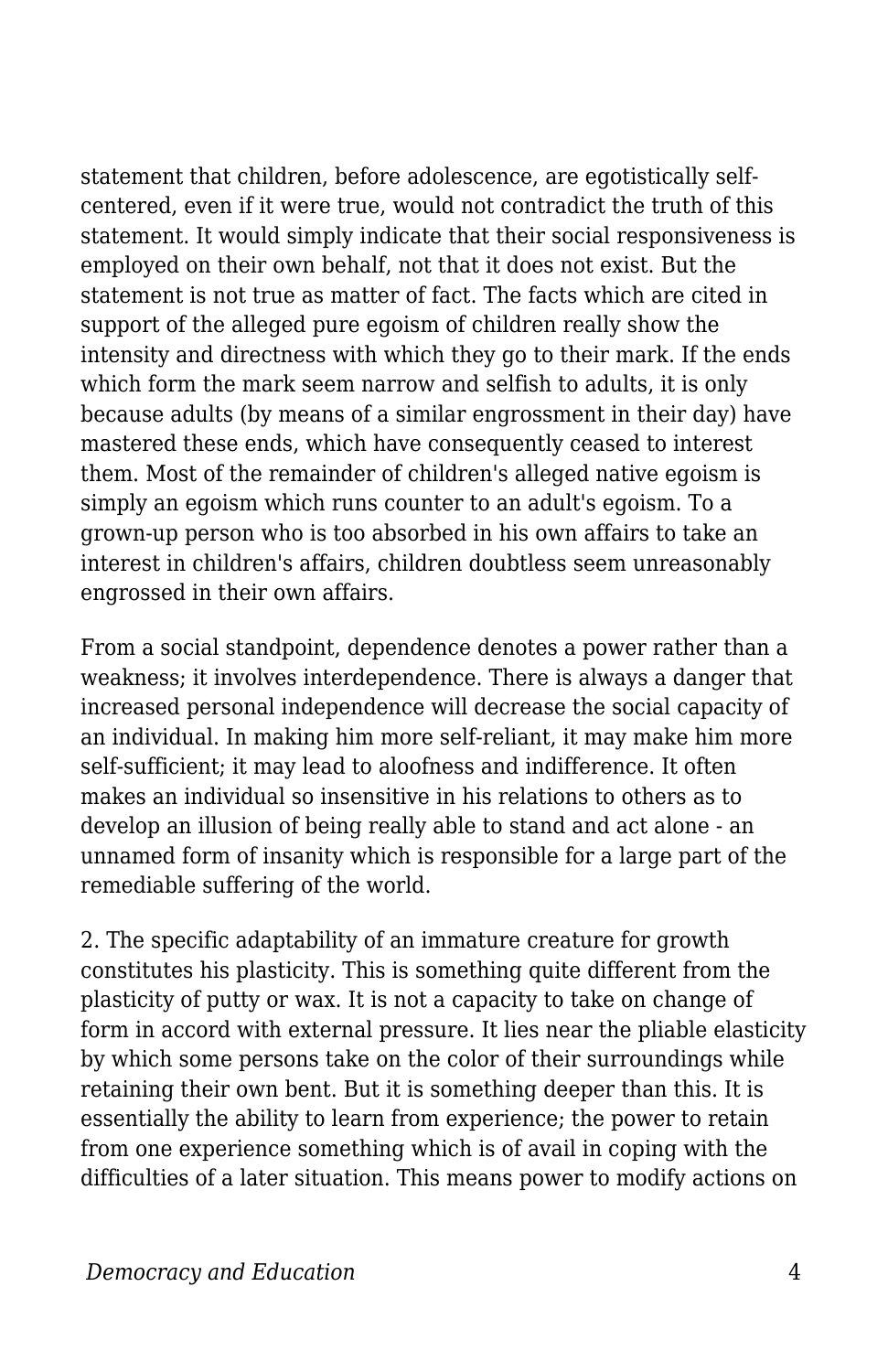the basis of the results of prior experiences, the power to develop dispositions. Without it, the acquisition of habits is impossible.

It is a familiar fact that the young of the higher animals, and especially the human young, have to learn to utilize their instinctive reactions. The human being is born with a greater number of instinctive tendencies than other animals. But the instincts of the lower animals perfect themselves for appropriate action at an early period after birth, while most of those of the human infant are of little account just as they stand. An original specialized power of adjustment secures immediate efficiency, but, like a railway ticket, it is good for one route only. A being who, in order to use his eyes, ears, hands, and legs, has to experiment in making varied combinations of their reactions, achieves a control that is flexible and varied. A chick, for example, pecks accurately at a bit of food in a few hours after hatching. This means that definite coordinations of activities of the eyes in seeing and of the body and head in striking are perfected in a few trials. An infant requires about six months to be able to gauge with approximate accuracy the action in reaching which will coordinate with his visual activities; to be able, that is, to tell whether he can reach a seen object and just how to execute the reaching. As a result, the chick is limited by the relative perfection of its original endowment. The infant has the advantage of the multitude of instinctive tentative reactions and of the experiences that accompany them, even though he is at a temporary disadvantage because they cross one another. In learning an action, instead of having it given ready-made, one of necessity learns to vary its factors, to make varied combinations of them, according to change of circumstances. A possibility of continuing progress is opened up by the fact that in learning one act, methods are developed good for use in other situations. Still more important is the fact that the human being acquires a habit of learning. He learns to learn.

The importance for human life of the two facts of dependence and variable control has been summed up in the doctrine of the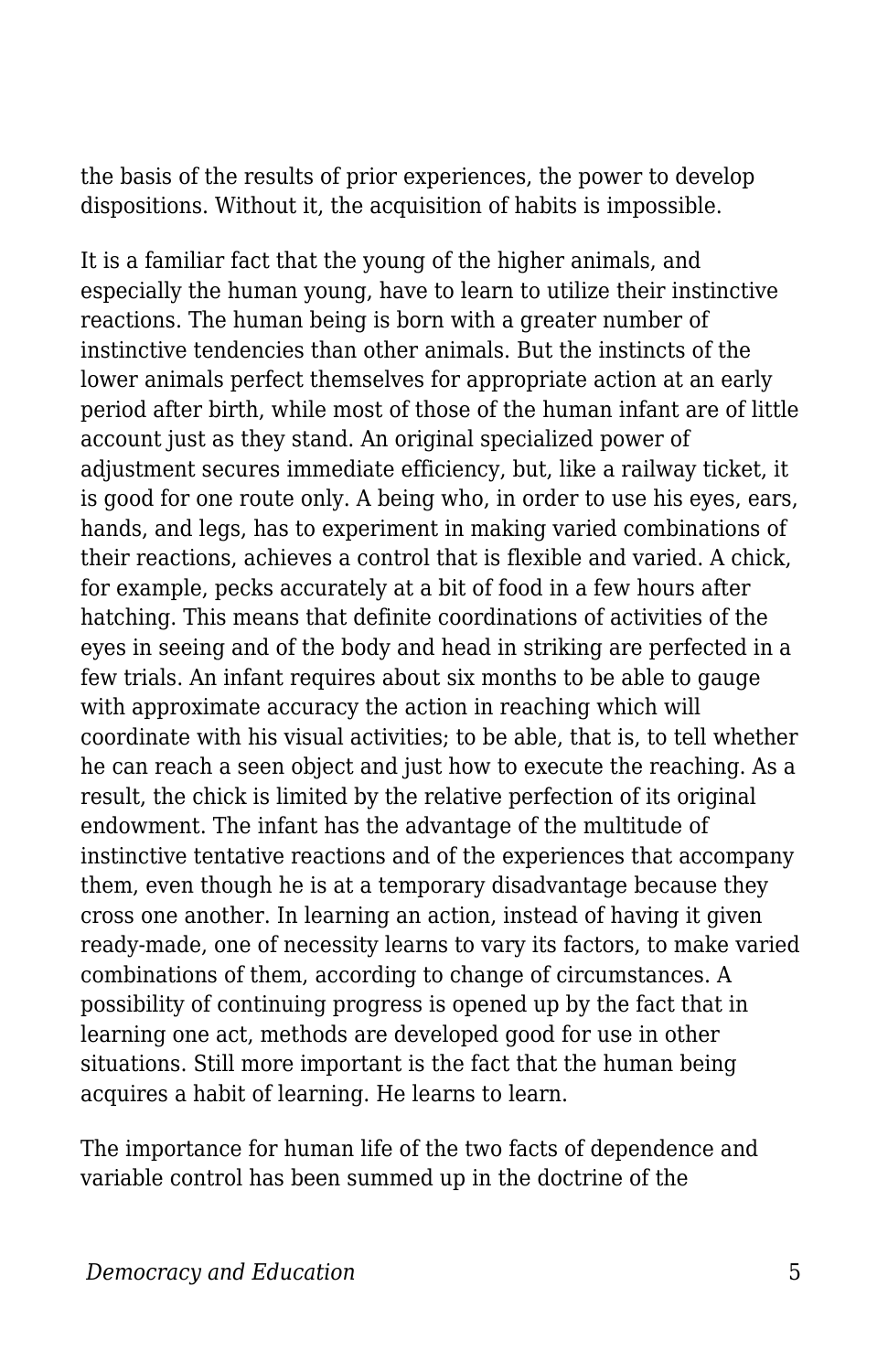significance of prolonged infancy. 1 This prolongation is significant from the standpoint of the adult members of the group as well as from that of the young. The presence of dependent and learning beings is a stimulus to nurture and affection. The need for constant continued care was probably a chief means in transforming temporary cohabitations into permanent unions. It certainly was a chief influence in forming habits of affectionate and sympathetic watchfulness; that constructive interest in the well-being of others which is essential to associated life. Intellectually, this moral development meant the introduction of many new objects of attention; it stimulated foresight and planning for the future. Thus there is a reciprocal influence. Increasing complexity of social life requires a longer period of infancy in which to acquire the needed powers; this prolongation of dependence means prolongation of plasticity, or power of acquiring variable and novel modes of control. Hence it provides a further push to social progress.

### **2. Habits as Expressions of Growth**

We have already noted that plasticity is the capacity to retain and carry over from prior experience factors which modify subsequent activities. This signifies the capacity to acquire habits, or develop definite dispositions. We have now to consider the salient features of habits. In the first place, a habit is a form of executive skill, of efficiency in doing. A habit means an ability to use natural conditions as means to ends. It is an active control of the environment through control of the organs of action. We are perhaps apt to emphasize the control of the body at the expense of control of the environment. We think of walking, talking, playing the piano, the specialized skills characteristic of the etcher, the surgeon, the bridge-builder, as if they were simply ease, deftness, and accuracy on the part of the organism. They are that, of course; but the measure of the value of these qualities lies in the economical and effective control of the environment which they secure. To be able to walk is to have certain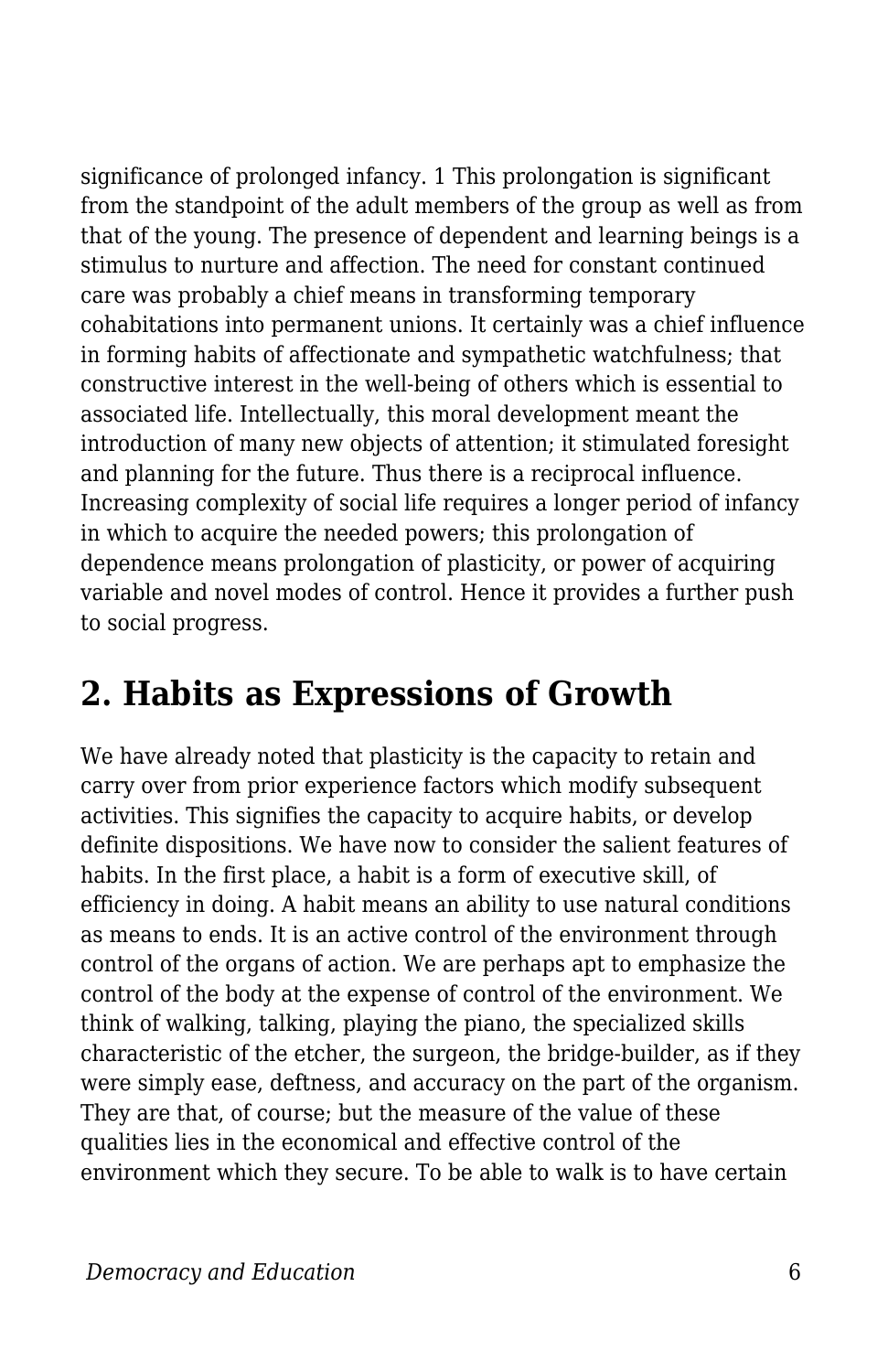properties of nature at our disposal - and so with all other habits.

Education is not infrequently defined as consisting in the acquisition of those habits that effect an adjustment of an individual and his environment. The definition expresses an essential phase of growth. But it is essential that adjustment be understood in its active sense of control of means for achieving ends. If we think of a habit simply as a change wrought in the organism, ignoring the fact that this change consists in ability to effect subsequent changes in the environment, we shall be led to think of "adjustment" as a conformity to environment as wax conforms to the seal which impresses it. The environment is thought of as something fixed, providing in its fixity the end and standard of changes taking place in the organism; adjustment is just fitting ourselves to this fixity of external conditions. 2 Habit as habituation is indeed something relatively passive; we get used to our surroundings - to our clothing, our shoes, and gloves; to the atmosphere as long as it is fairly equable; to our daily associates, etc. Conformity to the environment, a change wrought in the organism without reference to ability to modify surroundings, is a marked trait of such habituations. Aside from the fact that we are not entitled to carry over the traits of such adjustments (which might well be called accommodations, to mark them off from active adjustments) into habits of active use of our surroundings, two features of habituations are worth notice. In the first place, we get used to things by first using them.

Consider getting used to a strange city. At first, there is excessive stimulation and excessive and ill-adapted response. Gradually certain stimuli are selected because of their relevancy, and others are degraded. We can say either that we do not respond to them any longer, or more truly that we have effected a persistent response to them - an equilibrium of adjustment. This means, in the second place, that this enduring adjustment supplies the background upon which are made specific adjustments, as occasion arises. We are never interested in changing the whole environment; there is much that we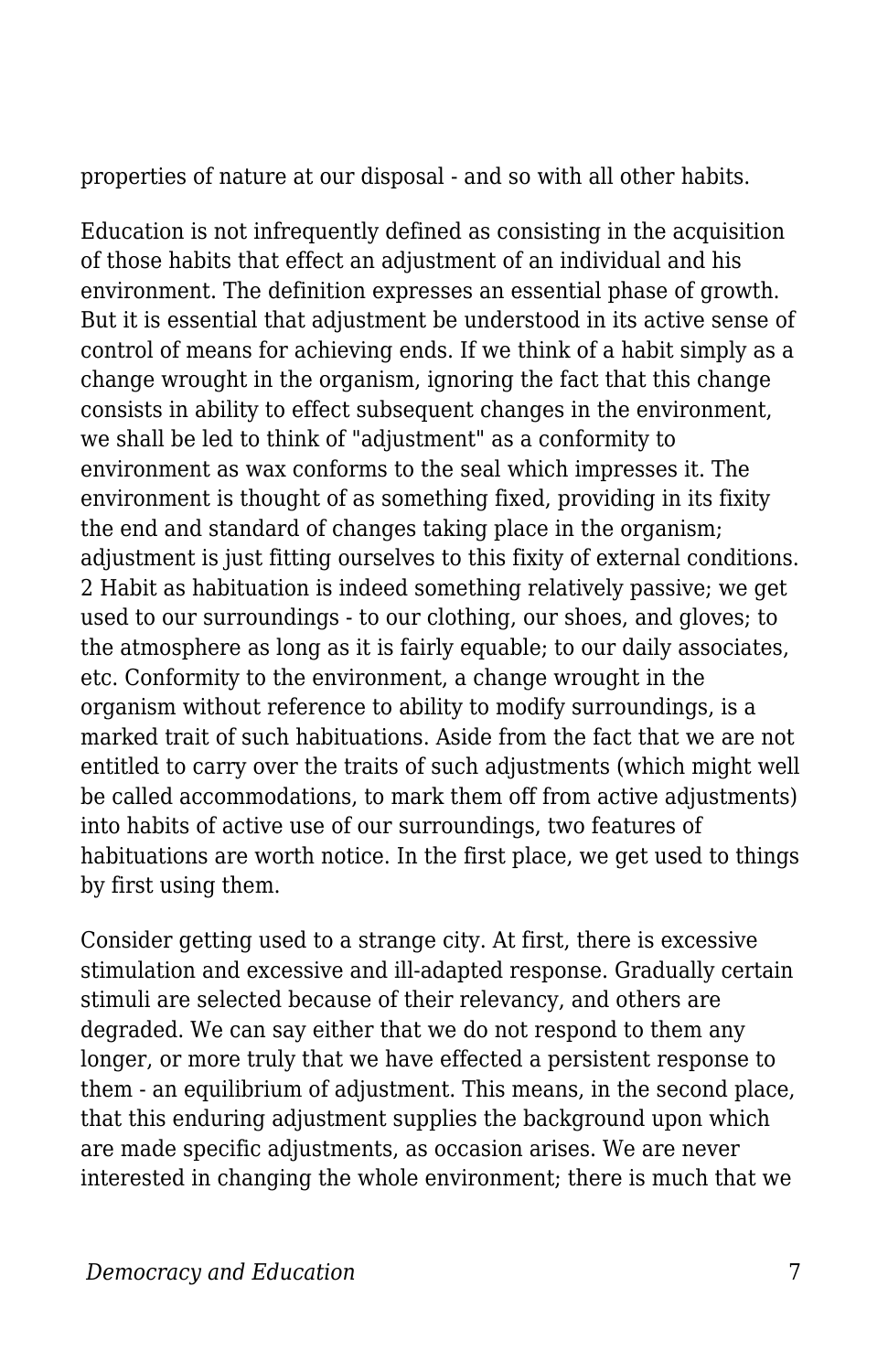take for granted and accept just as it already is. Upon this background our activities focus at certain points in an endeavor to introduce needed changes. Habituation is thus our adjustment to an environment which at the time we are not concerned with modifying, and which supplies a leverage to our active habits. Adaptation, in fine, is quite as much adaptation of the environment to our own activities as of our activities to the environment. A savage tribe manages to live on a desert plain. It adapts itself. But its adaptation involves a maximum of accepting, tolerating, putting up with things as they are, a maximum of passive acquiescence, and a minimum of active control, of subjection to use. A civilized people enters upon the scene. It also adapts itself. It introduces irrigation; it searches the world for plants and animals that will flourish under such conditions; it improves, by careful selection, those which are growing there. As a consequence, the wilderness blossoms as a rose. The savage is merely habituated; the civilized man has habits which transform the environment.

The significance of habit is not exhausted, however, in its executive and motor phase. It means formation of intellectual and emotional disposition as well as an increase in ease, economy, and efficiency of action. Any habit marks an inclination - an active preference and choice for the conditions involved in its exercise. A habit does not wait, Micawber-like, for a stimulus to turn up so that it may get busy; it actively seeks for occasions to pass into full operation. If its expression is unduly blocked, inclination shows itself in uneasiness and intense craving. A habit also marks an intellectual disposition. Where there is a habit, there is acquaintance with the materials and equipment to which action is applied. There is a definite way of understanding the situations in which the habit operates. Modes of thought, of observation and reflection, enter as forms of skill and of desire into the habits that make a man an engineer, an architect, a physician, or a merchant. In unskilled forms of labor, the intellectual factors are at minimum precisely because the habits involved are not of a high grade. But there are habits of judging and reasoning as truly as of handling a tool, painting a picture, or conducting an experiment.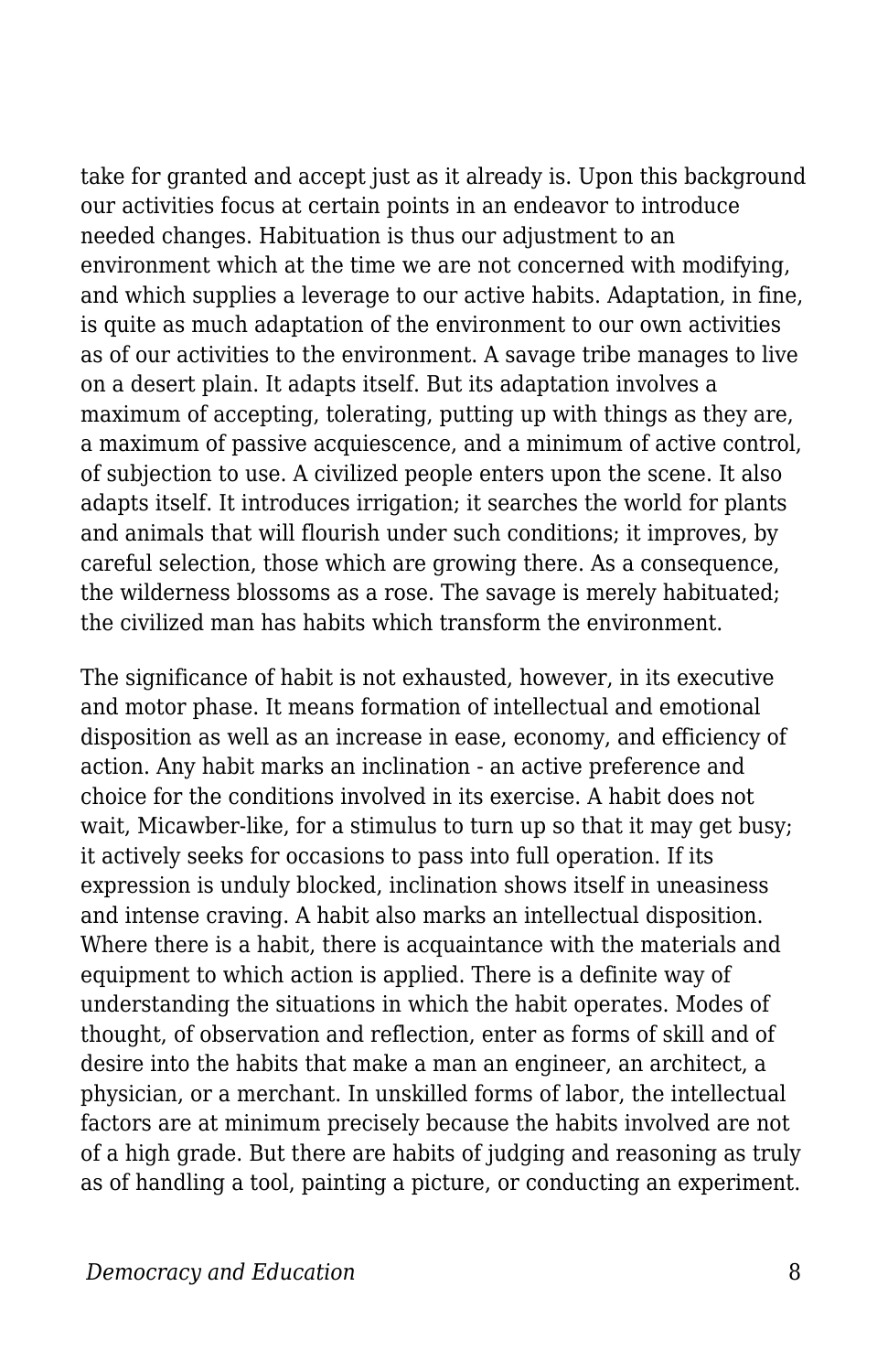Such statements are, however, understatements. The habits of mind involved in habits of the eye and hand supply the latter with their significance. Above all, the intellectual element in a habit fixes the relation of the habit to varied and elastic use, and hence to continued growth. We speak of fixed habits. Well, the phrase may mean powers so well established that their possessor always has them as resources when needed. But the phrase is also used to mean ruts, routine ways, with loss of freshness, open-mindedness, and originality. Fixity of habit may mean that something has a fixed hold upon us, instead of our having a free hold upon things. This fact explains two points in a common notion about habits: their identification with mechanical and external modes of action to the neglect of mental and moral attitudes, and the tendency to give them a bad meaning, an identification with "bad habits." Many a person would feel surprised to have his aptitude in his chosen profession called a habit, and would naturally think of his use of tobacco, liquor, or profane language as typical of the meaning of habit. A habit is to him something which has a hold on him, something not easily thrown off even though judgment condemn it.

Habits reduce themselves to routine ways of acting, or degenerate into ways of action to which we are enslaved just in the degree in which intelligence is disconnected from them. Routine habits are unthinking habits: "bad" habits are habits so severed from reason that they are opposed to the conclusions of conscious deliberation and decision. As we have seen, the acquiring of habits is due to an original plasticity of our natures: to our ability to vary responses till we find an appropriate and efficient way of acting. Routine habits, and habits that possess us instead of our possessing them, are habits which put an end to plasticity. They mark the close of power to vary. There can be no doubt of the tendency of organic plasticity, of the physiological basis, to lessen with growing years. The instinctively mobile and eagerly varying action of childhood, the love of new stimuli and new developments, too easily passes into a "settling down," which means aversion to change and a resting on past achievements. Only an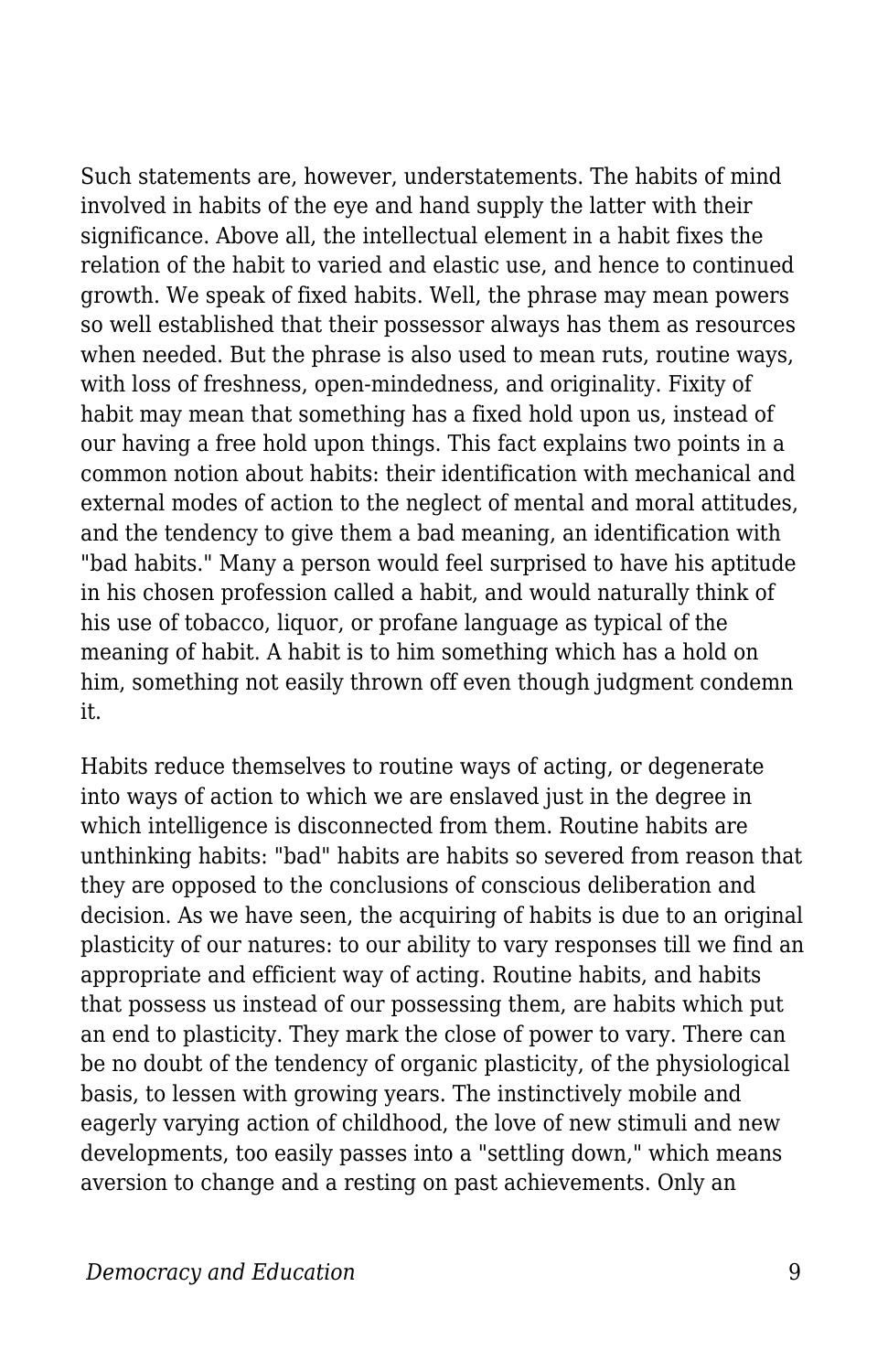environment which secures the full use of intelligence in the process of forming habits can counteract this tendency. Of course, the same hardening of the organic conditions affects the physiological structures which are involved in thinking. But this fact only indicates the need of persistent care to see to it that the function of intelligence is invoked to its maximum possibility. The short-sighted method which falls back on mechanical routine and repetition to secure external efficiency of habit, motor skill without accompanying thought, marks a deliberate closing in of surroundings upon growth.

## **3. The Educational Bearings of the Conception of Development**

We have had so far but little to say in this chapter about education. We have been occupied with the conditions and implications of growth. If our conclusions are justified, they carry with them, however, definite educational consequences. When it is said that education is development, everything depends upon how development is conceived. Our net conclusion is that life is development, and that developing, growing, is life. Translated into its educational equivalents, that means (i) that the educational process has no end beyond itself; it is its own end; and that (ii) the educational process is one of continual reorganizing, reconstructing, transforming.

1. Development when it is interpreted in comparative terms, that is, with respect to the special traits of child and adult life, means the direction of power into special channels: the formation of habits involving executive skill, definiteness of interest, and specific objects of observation and thought. But the comparative view is not final. The child has specific powers; to ignore that fact is to stunt or distort the organs upon which his growth depends. The adult uses his powers to transform his environment, thereby occasioning new stimuli which redirect his powers and keep them developing. Ignoring this fact means arrested development, a passive accommodation. Normal child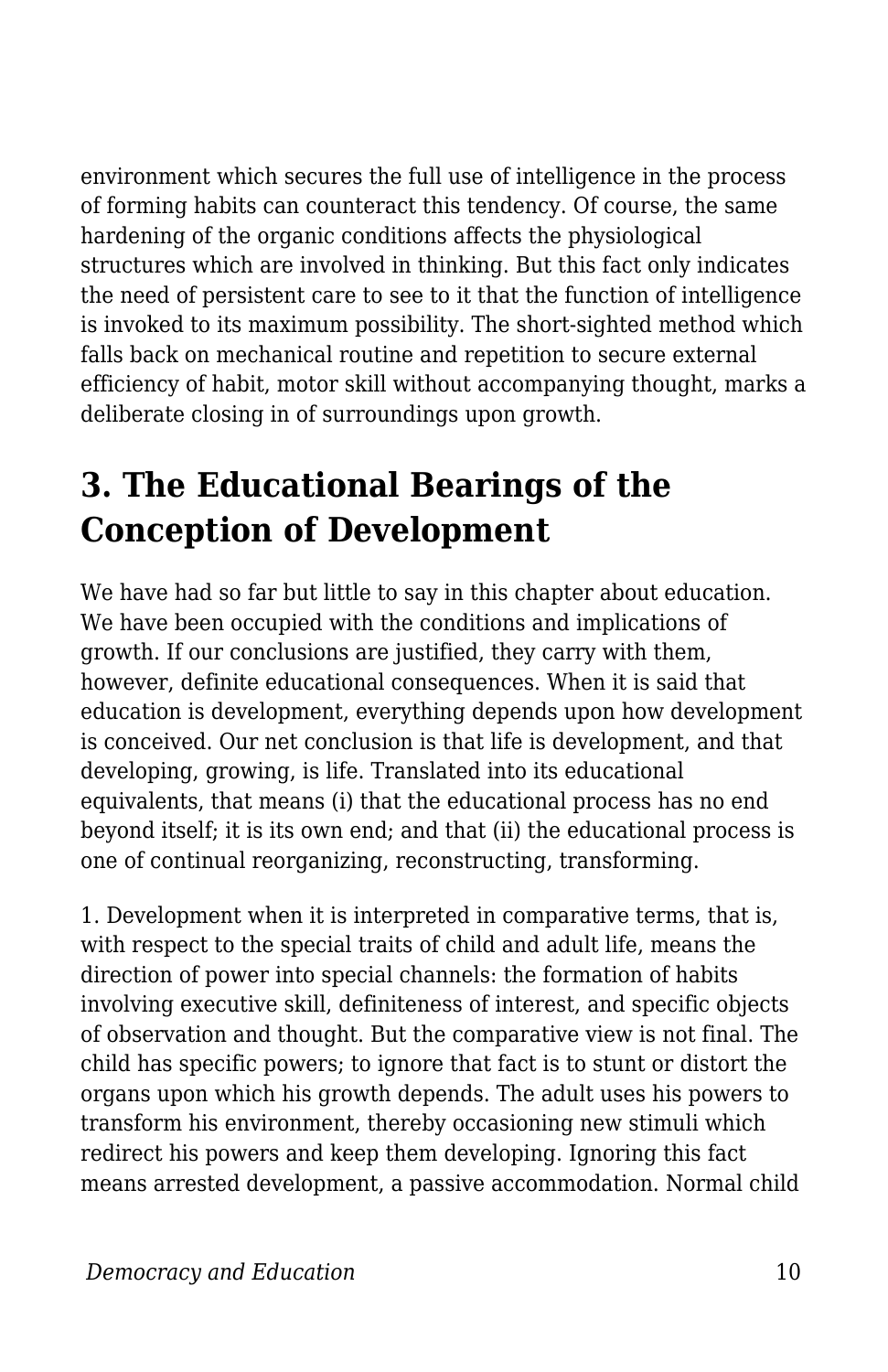and normal adult alike, in other words, are engaged in growing. The difference between them is not the difference between growth and no growth, but between the modes of growth appropriate to different conditions. With respect to the development of powers devoted to coping with specific scientific and economic problems we may say the child should be growing in manhood. With respect to sympathetic curiosity, unbiased responsiveness, and openness of mind, we may say that the adult should be growing in childlikeness. One statement is as true as the other.

Three ideas which have been criticized, namely, the merely privative nature of immaturity, static adjustment to a fixed environment, and rigidity of habit, are all connected with a false idea of growth or development, - that it is a movement toward a fixed goal. Growth is regarded as having an end, instead of being an end. The educational counterparts of the three fallacious ideas are first, failure to take account of the instinctive or native powers of the young; secondly, failure to develop initiative in coping with novel situations; thirdly, an undue emphasis upon drill and other devices which secure automatic skill at the expense of personal perception. In all cases, the adult environment is accepted as a standard for the child. He is to be brought up to it.

Natural instincts are either disregarded or treated as nuisances - as obnoxious traits to be suppressed, or at all events to be brought into conformity with external standards. Since conformity is the aim, what is distinctively individual in a young person is brushed aside, or regarded as a source of mischief or anarchy. Conformity is made equivalent to uniformity. Consequently, there are induced lack of interest in the novel, aversion to progress, and dread of the uncertain and the unknown. Since the end of growth is outside of and beyond the process of growing, external agents have to be resorted to to induce movement toward it. Whenever a method of education is stigmatized as mechanical, we may be sure that external pressure is brought to bear to reach an external end.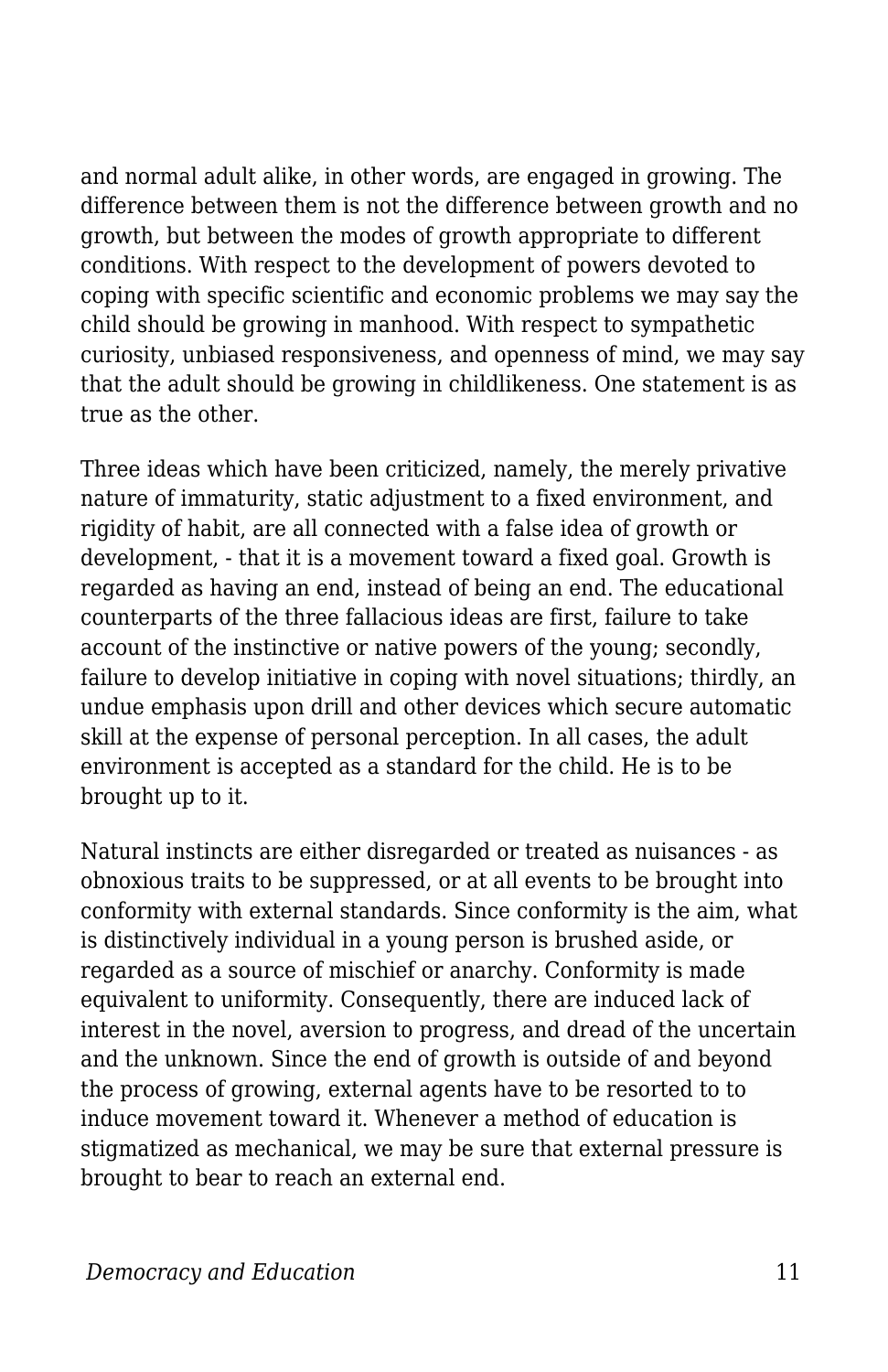2. Since in reality there is nothing to which growth is relative save more growth, there is nothing to which education is subordinate save more education. It is a commonplace to say that education should not cease when one leaves school. The point of this commonplace is that the purpose of school education is to insure the continuance of education by organizing the powers that insure growth. The inclination to learn from life itself and to make the conditions of life such that all will learn in the process of living is the finest product of schooling.

When we abandon the attempt to define immaturity by means of fixed comparison with adult accomplishments, we are compelled to give up thinking of it as denoting lack of desired traits. Abandoning this notion, we are also forced to surrender our habit of thinking of instruction as a method of supplying this lack by pouring knowledge into a mental and moral hole which awaits filling. Since life means growth, a living creature lives as truly and positively at one stage as at another, with the same intrinsic fullness and the same absolute claims. Hence education means the enterprise of supplying the conditions which insure growth, or adequacy of life, irrespective of age. We first look with impatience upon immaturity, regarding it as something to be got over as rapidly as possible. Then the adult formed by such educative methods looks back with impatient regret upon childhood and youth as a scene of lost opportunities and wasted powers. This ironical situation will endure till it is recognized that living has its own intrinsic quality and that the business of education is with that quality. Realization that life is growth protects us from that so-called idealizing of childhood which in effect is nothing but lazy indulgence. Life is not to be identified with every superficial act and interest. Even though it is not always easy to tell whether what appears to be mere surface fooling is a sign of some nascent as yet untrained power, we must remember that manifestations are not to be accepted as ends in themselves. They are signs of possible growth. They are to be turned into means of development, of carrying power forward, not indulged or cultivated for their own sake. Excessive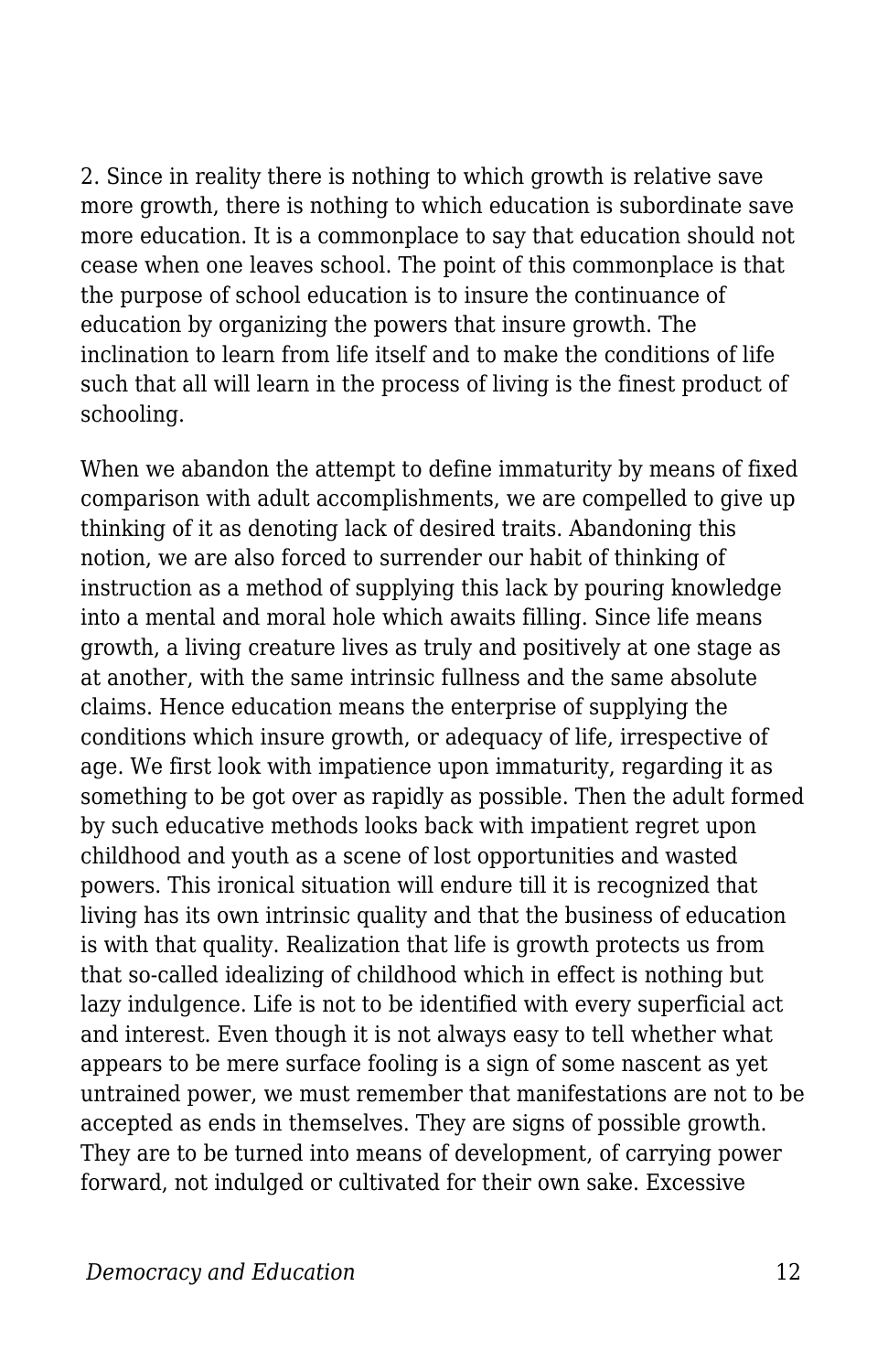attention to surface phenomena (even in the way of rebuke as well as of encouragement) may lead to their fixation and thus to arrested development. What impulses are moving toward, not what they have been, is the important thing for parent and teacher. The true principle of respect for immaturity cannot be better put than in the words of Emerson: "Respect the child. Be not too much his parent. Trespass not on his solitude. But I hear the outcry which replies to this suggestion: Would you verily throw up the reins of public and private discipline; would you leave the young child to the mad career of his own passions and whimsies, and call this anarchy a respect for the child's nature? I answer, - Respect the child, respect him to the end, but also respect yourself.... The two points in a boy's training are, to keep his naturel and train off all but that; to keep his naturel, but stop off his uproar, fooling, and horseplay; keep his nature and arm it with knowledge in the very direction in which it points." And as Emerson goes on to show this reverence for childhood and youth instead of opening up an easy and easy-going path to the instructors, "involves at once, immense claims on the time, the thought, on the life of the teacher. It requires time, use, insight, event, all the great lessons and assistances of God; and only to think of using it implies character and profoundness."

### **Summary**

Power to grow depends upon need for others and plasticity. Both of these conditions are at their height in childhood and youth. Plasticity or the power to learn from experience means the formation of habits. Habits give control over the environment, power to utilize it for human purposes. Habits take the form both of habituation, or a general and persistent balance of organic activities with the surroundings, and of active capacities to readjust activity to meet new conditions. The former furnishes the background of growth; the latter constitute growing. Active habits involve thought, invention, and initiative in applying capacities to new aims. They are opposed to routine which marks an arrest of growth. Since growth is the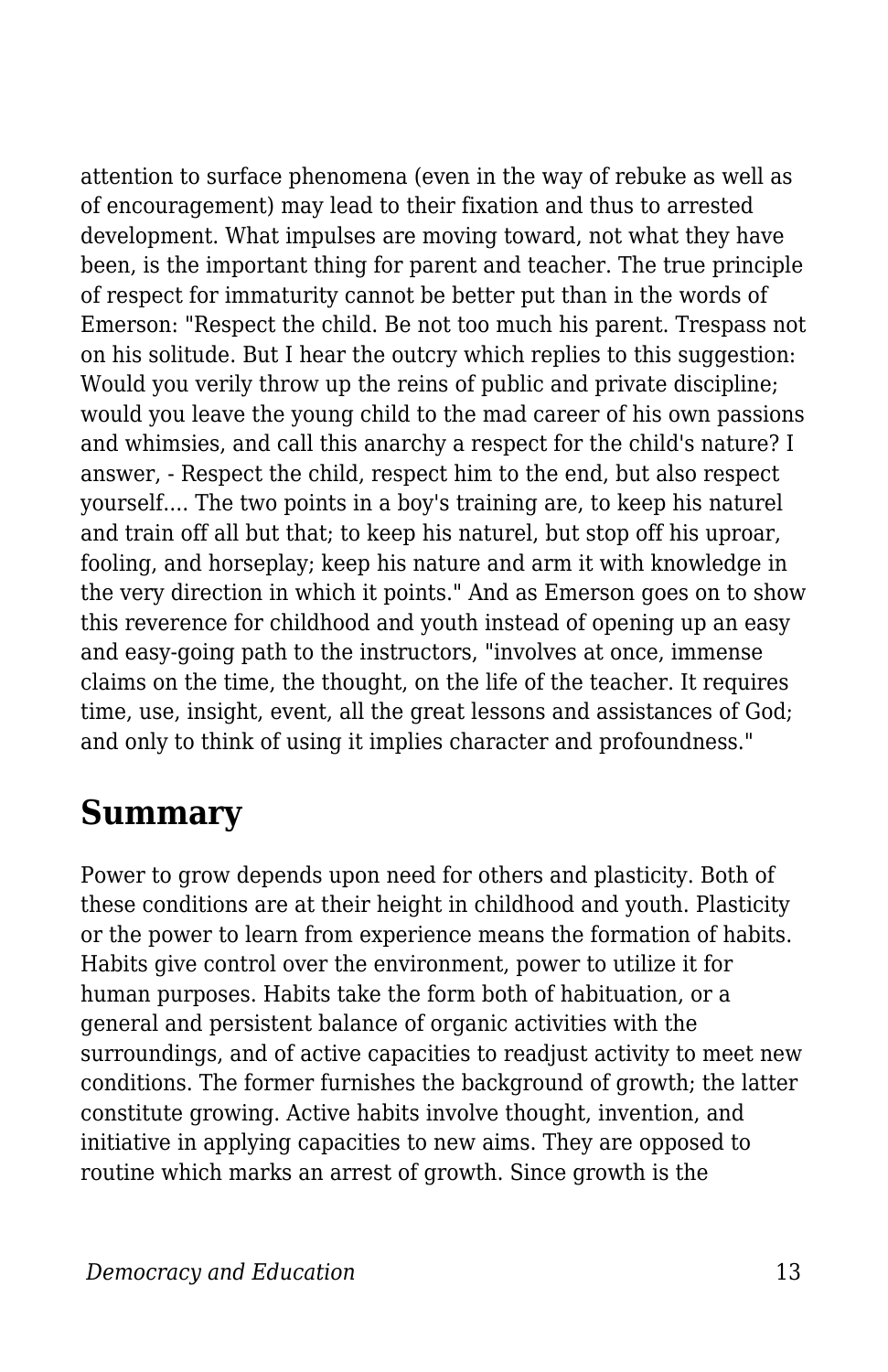characteristic of life, education is all one with growing; it has no end beyond itself. The criterion of the value of school education is the extent in which it creates a desire for continued growth and supplies means for making the desire effective in fact.

1 Intimations of its significance are found in a number of writers, but John Fiske, in his Excursions of an Evolutionist, is accredited with its first systematic exposition.

2 This conception is, of course, a logical correlate of the conceptions of the external relation of stimulus and response, considered in the last chapter, and of the negative conceptions of immaturity and plasticity noted in this chapter.



Dewey, J. (2018). *Democracy and Education (1st ed.)*. EdTech Books. Retrieved from https://edtechbooks.org/democracyandeducation

*Democracy and Education* 14